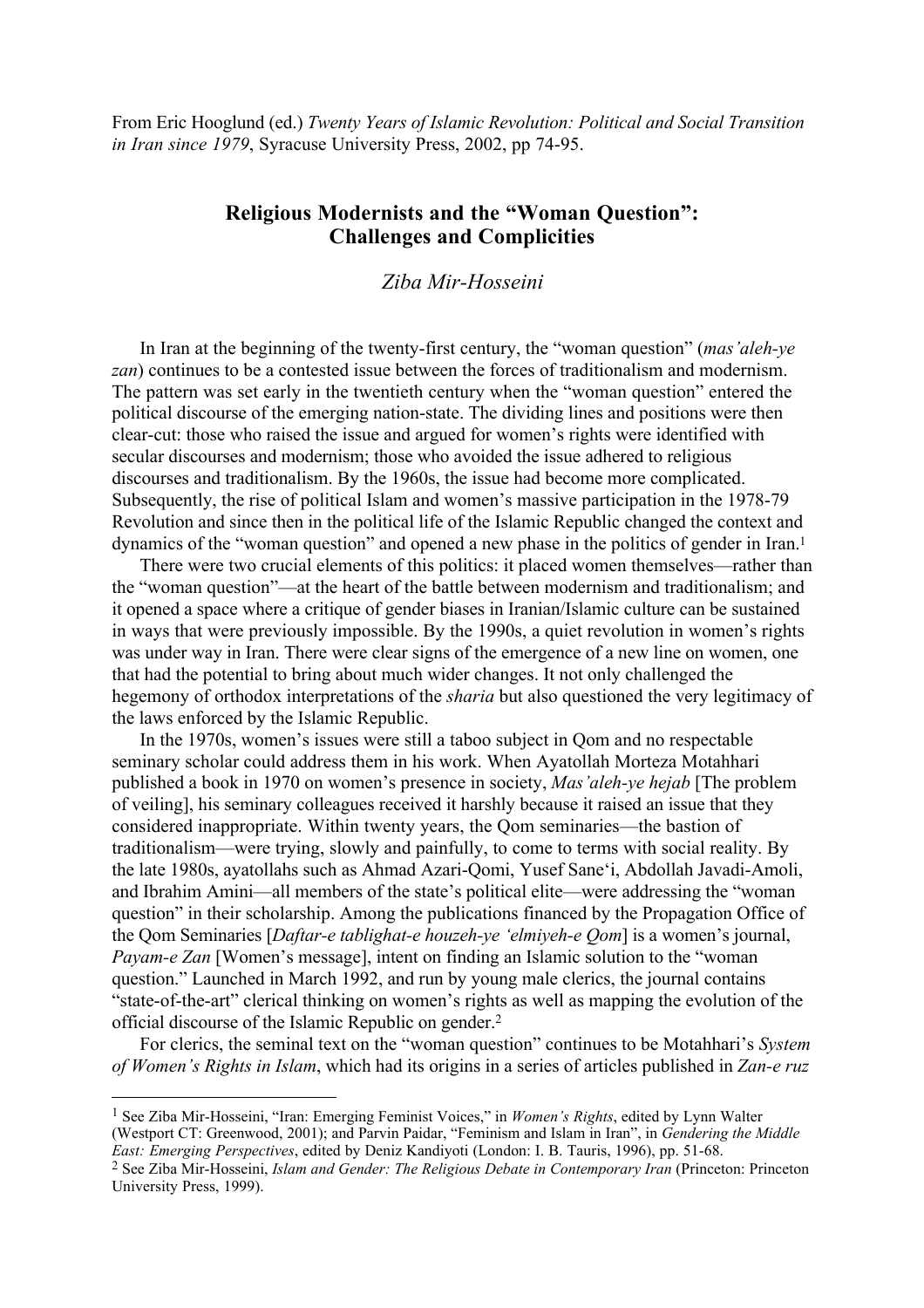[Today's woman], the popular woman's magazine of the Pahlavi era. Rooted in the divisive debate between traditionalists and secular modernists over reforms in *sharia* family laws in the 1960s, these articles reflect the position of modernist clerics on the eve of the Revolution. *Zan-e ruz* had supported a campaign that led to the enactment of the 1967 Family Protection Law. Motahhari responded, putting forward the modernist Islamic position. He dismissed gender equality as a Western concept with no place in Islam and proposed, as a new justification for *sharia* family law, the notion of complementarity in gender rights and duties, both in marriage and in society.3

By the early-1990s, this notion of complementarity of rights began to be seriously challenged, even by those women who had once subscribed to Motahhari's position and helped to translate it from rhetoric into policy. Some of them no longer see any contradiction between fighting for equal rights and remaining good Muslims, arguing that there is no inherent or logical link between patriarchy and Islamic ideals. These views, now found in a variety of fora, first were aired in the journal *Zanan* [Women]. Its founder and editor, Shahla Sherkat, played an important role in the Islamization of the press in the early years of the Revolution. In 1982, she joined the Kayhan Publishing Institute as editor of *Zan-e ruz*, and remained its chief editor until 1991, when she left "because of unresolved disagreements".4 The first issue of *Zanan* appeared in February 1992. While advocating a brand of feminism that takes Islam as the source of its legitimacy, *Zanan* made no apologies for drawing on Western feminist sources and collaborating with Iranian secular feminists. In the early years, two of its regular contributors were a secularist female lawyer, Mehrangiz Kar, and a male cleric, Seyyed Mohsen Sa'idzadeh, who in their articles took issue with the very premises of the official Islamic discourse on women, laying bare their inherent gender bias. Sa'idzadeh's articles, written in the language and mode of argumentation of *fiqh*, transported *Zanan*'s message to the heart of the clerical seminaries. In fact, *Payam-e Zan* was in many ways a response to *Zanan*.

*Zanan* was a voice of dissent surfacing after over a decade of experience of Islam in power. It was part of a modernist and reformist tendency that remained dormant during the years of war with Iraq (1980-88); its re-emergence coincided with Ayatollah Ruhollah Khomeini's death and was marked by increased tension between different visions of Islam. Supporters of this tendency, referred to as "new religious thought" [*now-andishi-ye dini*], show a refreshingly pragmatic vigor and willingness to engage with non-religious perspectives and to seek dialogue with secular intellectuals. They no longer reject an idea simply because it is Western, nor do they see Islam as a blueprint with a built-in and fixed program for social action. They argue that human understanding of Islam is flexible, that Islam's tenets can be interpreted to encourage pluralism and democracy, and that Islam allows change in the face of time, space, and experience. Debates stemming from their ideas are now aired in a variety of journals and periodicals, some of which are close to the seminaries and government.

Yet, among these new religious thinkers, no influential man has yet addressed the issue of gender in Islam. This silence was challenged eloquently by Mehrangiz Kar in her address to Akbar Ganji, the editor of the weekly *Rah-e now* [The new way], one of most radical organs of the reformists whose alliance helped to bring Mohammad Khatami to the presidency.5 Kar opened her address with a revealing observation about the pathology of the "woman question" in Islamic discourses. She noted that the front page of each of the first 15 issues of

<sup>3</sup> In 1995, I discussed Motahhari's thesis with the clerics of *Payam-e Zan*; see *Islam and Gender*, pp. 86-143 and 170-209.

<sup>4</sup> *Zanan* 1 (Bahman 1370 [February 1992]), p. 2.

<sup>5 &</sup>quot;Roshanfekri-ye dini va mas'aleh-ye zanan" [Religious intellectuals and the problem of women] *Rah-e now*, vol. 1, no. 16 (17 Mordad 1377 [August 1998]): 32-33.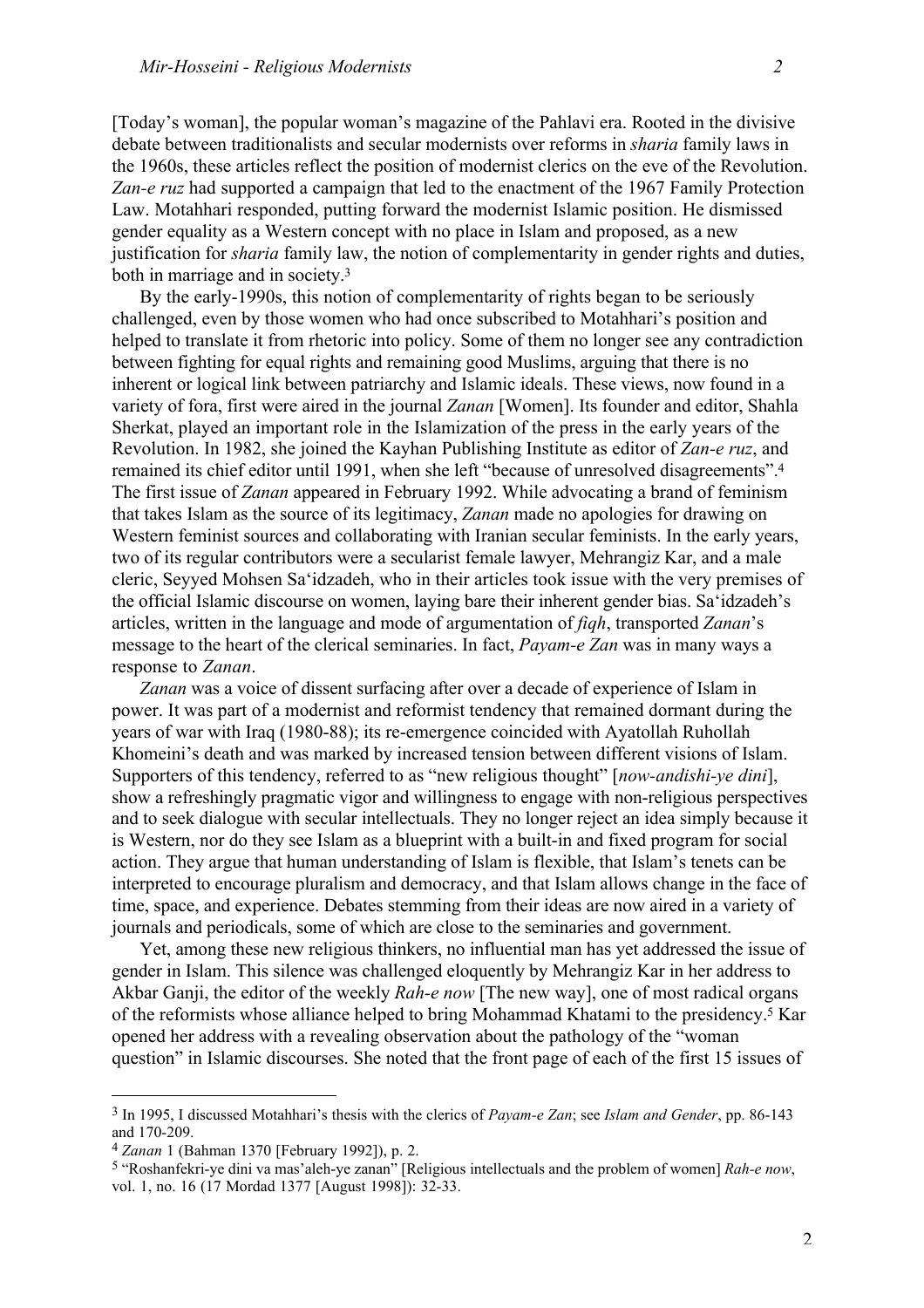the magazine featured a close-up photograph of a male intellectual, whether Islamic or secular, embellished by an impressive quotation. The editor seemed unaware that half the population were women; neither their voices nor their issues seemed to be part of the New Way for which the editor and his colleagues were fighting.

In the remainder of this article I consider reasons for this silence on the part of male intellectuals and seek to shed light on their gender perspectives. The central question I ask is this: How far have they moved on this issue since the Revolution? I shall answer this question by examining two texts by Ali Shariati and Abdolkarim Soroush, the two most influential lay intellectuals before and after the Revolution. Their ideas and writings created varied passions and reactions. Before discussing their views, however, two caveats are in order.

First, I focus on the views of religious intellectuals because, in my view, secularist discourses—at least on the issue of gender—have little to offer in the battle between modernism and traditionalism. Secularist discourses on gender played an important role during and after the Constitutional Revolution of 1905-11, paved the way for women's entry into politics and society, and prepared the ground for women's massive participation in the 1978- 79 Revolution. Since then, with the convergence of religious and political authority, the battle has been conducted largely in a religious framework and language. Women's legal rights in Iran now must be raised and addressed within a religious framework, where the jurisprudential construction of gender can be re-examined and gender inequality can be redressed. There can be no sustainable gains for women until the *fiqh* model of the family and gender relations is debated openly and directly in the context of current realities and placed in the context of contemporary discourses, such as those of human rights and civil society. Otherwise the "woman question" will remain hostage to the fortunes of various political tendencies and discourses and a battleground between the forces of modernity and traditionalism, as has been the case in this century in Iran and elsewhere in the Muslim world.<sup>6</sup>

Secondly, I focus on Shariati and Soroush because there are some interesting parallels and differences between them, which can tell us something of the continuities and changes in religious and political thought since the Revolution, particularly in relation to the "woman question." Both men have been immensely popular with the youth, distrusted and opposed by the clerical establishment, and dismissed by secular intellectuals as light-weights. Nevertheless, their visions and conceptions of Islam are fundamentally different. For Shariati, the most important dimension in Islam was political; he sought to turn Islam into an ideology to galvanize revolutionaries and to change society. For Soroush, however, Islam is, as he puts it, "broader than ideology;" all his thinking and writing are aimed at separating the two. What they have in common is that neither considered the 'woman question' as central to their religious project; both addressed it reluctantly, producing vague and contradictory statements.

### **Ali Shariati and the "Woman Question"**

 $\overline{a}$ 

If the clerical establishment is still under the spell of Motahhari's *System of Women's Rights in Islam*, the 'new religious thinkers' appear to be equally mesmerized by Shari'ati's seminal text on women: *Fatima is Fatima (Fatemeh Fatemeh ast)*. 7 Their silence on these

<sup>6</sup> For an insightful discussion of the issues, see Nayereh Tohidi, *Feminism, Democracy and Islamism in Iran* [in Persian] (Los Angeles: Ketabsara, 1996).

<sup>7.</sup> His three other texts on women contain the same arguments, but they are shorter and less substantial. *Women in the Heart of Muhammad* (n.d.) deals with polygamy and the reasons behind the Prophet's marriages. *The Expectation of the Present Era from the Muslim Woman* (a public lecture delivered in June 1972; Tehran: n.d.) and *The Islamic Modest Dress* (transcription of a talk in a private gathering in winter 1976) contain the same line of argument that Shari'ati developed in his seminal text. In 1982, his writings on women were published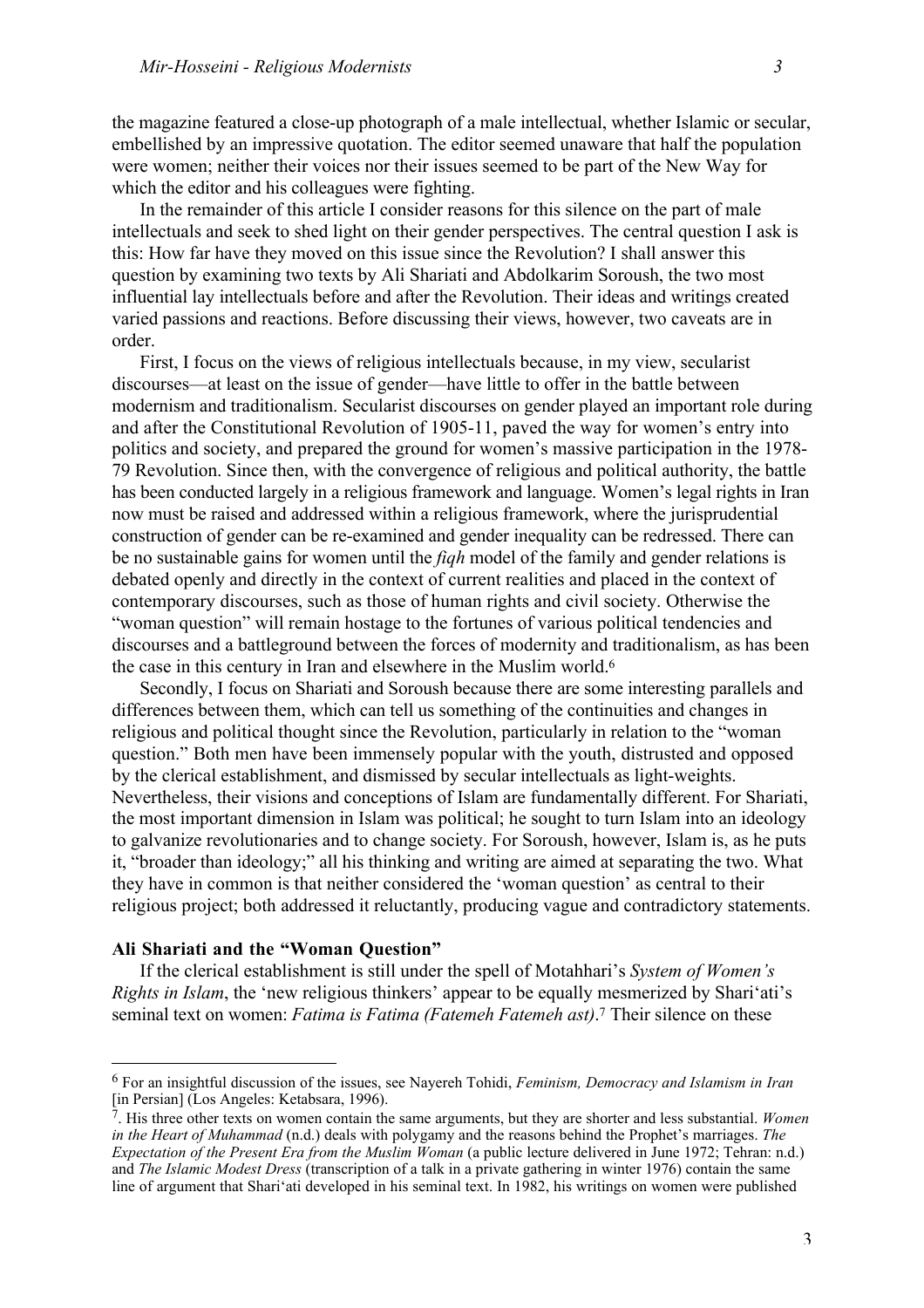questions today and their failure to provide an alternative suggest that *Fatima is Fatima* remains uncontested for them. Shari'ati's text embodies the religious intellectuals' approach to women's questions on the eve of the Revolution. I shall discuss it only briefly as it is available in English and has been extensively discussed by others.8

*Fatima is Fatima* is an expanded version of a public lecture Shari'ati delivered in April 1971 in the Hosseiniyeh Ershad, a celebrated religious institution which became a centre of opposition to the Pahlavis during the 1960s and 1970s. Although it came to be regarded as an Islamist treatise on women, it reads more as a critique of Iranian society and its values in the early 1970s.<sup>9</sup> The preface reveals that the 'woman question' was not an issue on which Shari'ati had done any serious thinking; however, aware of his audience, he chose to address it and adjusted his original lecture accordingly.

[T]o begin with, I had wanted to comment upon the research of Professor Louis Massignon concerning the personality and complicated life of Fatima. I had wished to refer to the deep and revolutionary influence her memory evokes in Muslim societies and the role she has played in the breadth of Islamic transformation ...

As I entered the gathering, I saw that, in addition to the university students, many others had come. This spoke of the need for a more urgent response to the problem. I agreed to answer the pertinent question of womanhood, so extremely important today in our society.

Women who have remained in their 'traditional mould' do not face the problem of identity while women who accept the 'new imported mould' have adopted a foreign identity. But in the midst of these two types of 'moulded' women, there are those women who can neither accept their hereditary, traditional forms nor can surrender to this imposed new form. What should they do?

They want to decide for themselves, want to develop themselves. They need a model , an ideal example, a heroine. For them the questions "who am I? and who do I become?" are urgent. Fatima through her own 'being' answers these questions.10

The edited text of *Fatima is Fatima* can be divided into two parts. In the first part (pp. 6- 108), which contains the expanded version of Shari'ati's lecture, he defines the 'woman question' and the dilemmas that contemporary Muslim women face.11 He criticizes both Muslim women who unquestioningly accept their traditional role and modern, Westernized women who, by aping the West, become mindless consumers. He sees the latter as conforming to an imposed definition of femininity: "woman is a human being who shops." He

as a collected volume which has gone through many reprints: Ali Shari'ati, *Zan* (Woman), Collected Work 21 (Tehran: Jahanbakhsh Press, 7th edition, 1994).

<sup>8.</sup> For his writings on women, including the full text of *Fatima is Fatima*, see Laleh Bakhtiar, *Shariati on Shariati and the Muslim Woman* (ABC International, Inc. USA, 1996). For analysis of Shari'ati's views on women, see A. K. Ferdows, "Women and the Islamic Revolution." *International Journal of Middle East Studies* 15, no. 2 (1983), pp. 283-98; M. K. Hermansen, "Fatima as a Role Model in 'Ali Shari'ati," in *Women and Revolution in Iran*, edited by Guity Nashat (Boulder: Westview, 1983); Nahid Yeganeh, "Women's Struggle in the Islamic Republic of Iran," in *In the Shadow of Islam*, edited by Azar Tabari and Nahid Yeganeh (London: Zed Press, 1982). For a bibliographical sketch and a sample of his lectures in English, see Ali Shari'ati, *On the Sociology of Islam*, translated by Hamid Algar (Berkeley: Mizan, 1979); on his ideas and their role in the revolution, see Hamid Dabashi, *Theology of Discontent: The Ideological Foundation of Islamic Revolution in Iran* (New York: New York University Press, 1993); on his life and his influence, see Ali Rahnema, *An Islamic Utopian: A Political Biography of Ali Shari'ati* (London: I. B. Tauris, 1998). 9. His *The Expectation ...* expresses similar views.

<sup>10.</sup> Bakhtiar, *Shariati*, p. 79.

 $11$ . This comprises over 100 pages in the Persian text, corresponding to pp. 83-146 in Bakhtiar's translation.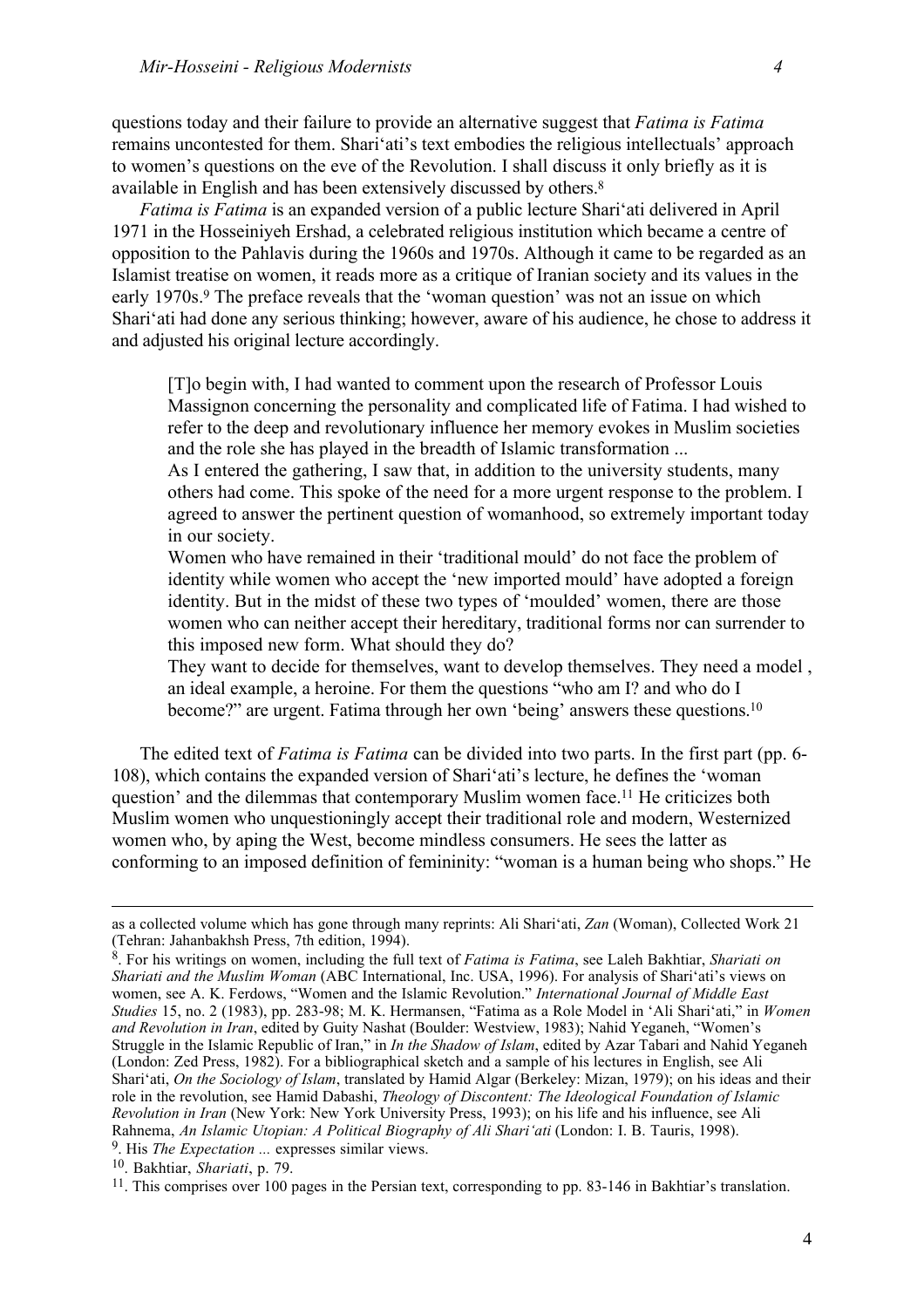blames the colonial policies of the West; having understood women's pivotal role in maintaining the fabric of Islamic societies, the West set out to alienate them from Islam so that Muslims could be dominated. But Muslim men and the narrow-minded clergy, who continued to misrepresent Islam, are equally to blame: they also conspired to deny Muslim women their truly Islamic rights. Educated women, denied their humanity, were left with little option but to look to the West for an alternative. The solution, Shari'ati suggests, is to be found in the person of Fatima: daughter of the Prophet, wife of 'Ali, and mother of Hasan and Hossein.

In the second part (pp. 108-205), which was added when the text was published, Shari'ati presents an account of Fatima's life.12 The picture he draws of Fatima's life is romanticized but rather gloomy: more than offering a clear and tangible model for emulation, it epitomizes Shi'i ideals of silent suffering and covert defiance. As he portrays her, Fatima died of grief over the injustice following her father's death, when 'Ali was denied his right to the Caliphate, her patrimony was taken from her, and she failed to gain support for 'Ali's claim.

The text ends without providing a coherent answer to the crucial question Shari'ati considered to be facing Iranian women of the 1970s. He offers no concrete solution, only a romanticized, revolutionary vision of Islam. His rhetorical style and revolutionary tone arouse the emotions without seriously examining the question of women in Islam, a subject dealt with directly on less than ten of the 200 pages. Even then, Shari'ati neither elaborates on women's position in sharia, nor does he engage with proponents of sharia discourses on women. Instead, he uses the occasion to elaborate his own interpretation of Shi'i history, to condemn those in power for distorting it, to denounce Iranian society as one of pseudo-Muslims whose ways have little resemblance to true Islam, and to blame clergy and intellectuals alike for not enlightening people about true Islam. Although he criticizes narrow interpretations of the *sharia*, he remains imprecise and evasive himself.

This is not the case with respect to his critique of Iranian society of the 1970s. Here he is quite precise, and at times his language becomes sensational. His text is replete with passages which strongly condemn the non-Islamic state of society is, and commend the *sharia* law and its gender rules. In these passages, his language and logic resemble that adopted by the Islamic Republic on gender rules. To give a flavour of this, I quote a few passages.

This is why the veiled woman who wants to give birth to her children, screams, "Why men physicians? Why should women not be treated by women physicians?" She wants to have her child to go school and to the university. Her cries increase - is this the faculty of literature or a fashion show? Is this an Islamic university? Is this an Islamic society? Does this school smell just a bit of Islam? Does it contain a bit of ethics and meaning? Is this the radio of a religious country or just a noise box?13

When modernism came and found a place for itself, when it began to work, you were absent. You ran away. When you, a pious man, a religious, ethical Muslim (sensitive to people's feelings, responsible for the spirits and thoughts of society, preserver of Islamic culture) sulk and retire into a corner, you allow Reza Khan to bring a new civilization into effect and to employ a new industry and science14

They said, "Women will be freed - not by books or knowledge or the formation of culture or clear-sighted vision by raising the standard of living, or by common sense or

<sup>12.</sup> This corresponds to pp. 149-210 in the English translation.

<sup>13.</sup> Bakhtiar, *Shariati*, p. 114.

<sup>14.</sup> Bakhtiar, *Shariati*, p. 115.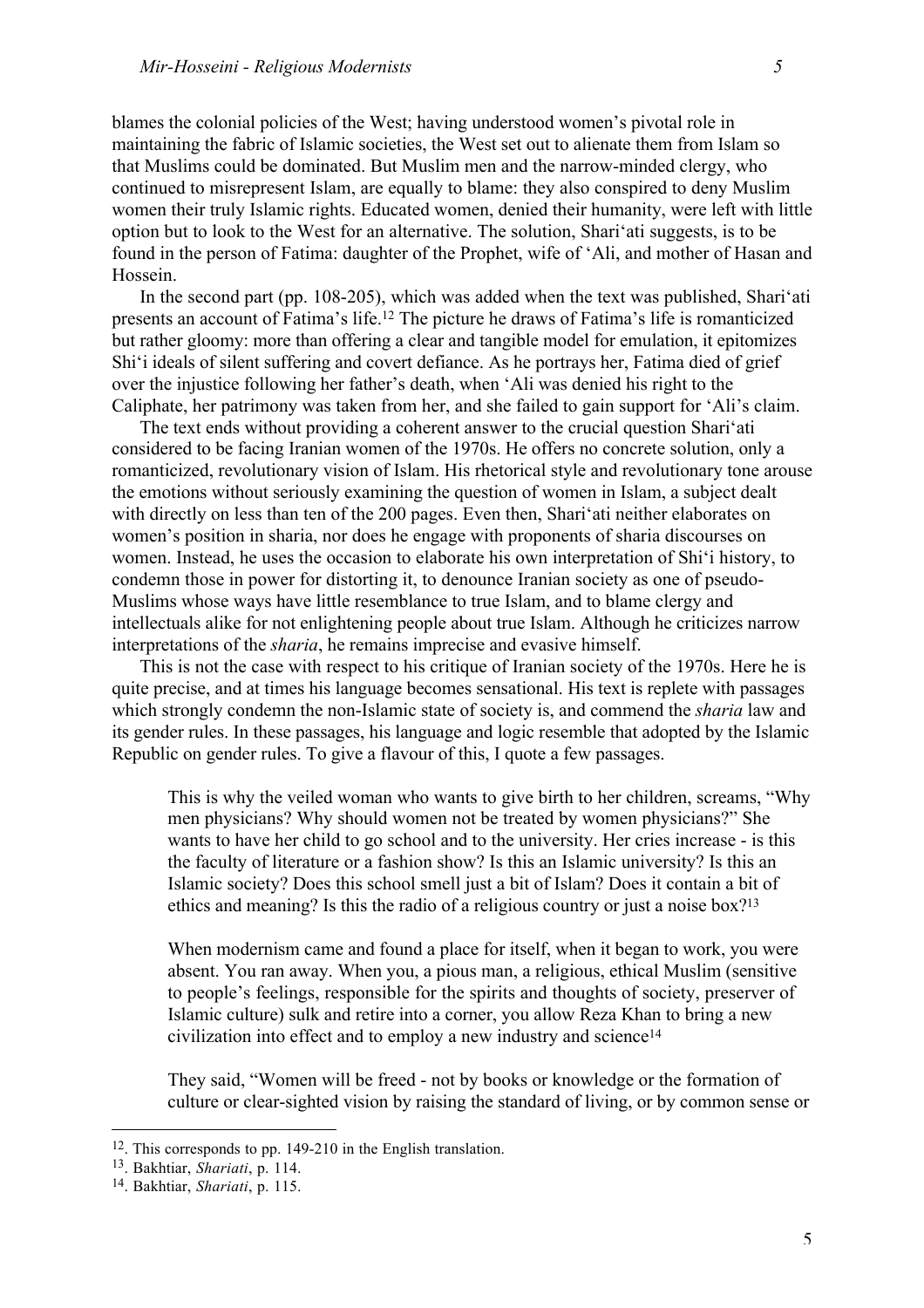by a new level of vision of the world - but rather with a pair of scissors. Yes. Putting scissors to the modest dress!! This is how they think that women will all at once become enlightened!<sup>15</sup>

Passages of the text in which Shari'ati holds clerics and their distortion of true Islamic values responsible for Muslim women's attraction to 'imported ideologies' were deliberately set aside, but passages such as those quoted above, in which he denigrates 'modernity', found their way into the early gender discourse of the Islamic Republic.

Shari'ati's text betrays the ambivalence and confusion of lay Muslim intellectuals, not only on the issue of women's rights but also on their conception of the West and its relation to modernity. This ambivalence, and their inability to go beyond rhetoric, made their vision of Islam irrelevant when the Revolution succeeded in toppling the Pahlavi regime and put their discourse at the service of the clerical establishment who were intent on imposing their legalistic notion of Islam on society. It is a sharp irony that Shari'ati, the main critic of the clerical establishment, became the main ideologue of a Revolution that eventually brought the clerics into power.

### **Abdolkarim Soroush on Gender**

As with Shari'ati, most of Soroush's books are edited collections of the texts of public lectures, delivered in various fora. If read chronologically, these volumes reveal the development not only of his ideas but also of his relationship with the Islamic Republic. His seminal articles on the historicity and relativity of religious knowledge, "The theoretical expansion and contraction of the *sharia*,"16 appeared intermittently between 1988 and 1990 in *Kayhan-e farhangi*. In these articles, Soroush distinguished religion from religious knowledge, arguing that while the first was sacred and immutable, the latter was human and evolved in time as a result of forces external to religion itself. The heated debate that followed the publication of these articles led to his departure from *Kayhan* and to the birth of *Kiyan*, a monthly journal in which Soroush's writings form the centerpiece. They reveal the concerns and thinking of a deeply religious man who is becoming increasingly disillusioned by the domination in the Islamic Republic of what he calls "*fiqh*-based Islam."17

In the vast corpus of Soroush's published work, there are only two paragraphs on women, both merely asides commenting on the incongruity between texts taught in the seminaries and the current state of knowledge and world-views.18 However, he has not been able to avoid the issue of women in his lectures, notably in those on *Nahj ol-Balagheh*, the collection of Imam 'Ali's sermons and letters, which contains the Imam's harsh views on

<sup>15.</sup> Bakhtiar, *Shariati*, p. 144

<sup>&</sup>lt;sup>16</sup>. Published in book form in 1991, by 1994 it had gone through four editions, selling over 20,000 copies; Abdolkarim Soroush, *Qabz va Bast-e Te'urik-e Shari'at* [Theoretical contraction and expansion of the *sharia*] (Tehran: Serat Institute, 3rd ed., 1994).

<sup>17.</sup> For his political thought, see Valla Vakili, *Debating Religion and Politics in Iran: The Political Thought of Abdolkarim Soroush* (Washington: Council of Foreign Relations, 1996); Robin Wright, "Islam and Liberal Democracy: Two Visions of Reformation," *Journal of Democracy*, no. 2 (1996): 64-75. For his contribution to modern Islamic discourse, see Mehrzad Boroujerdi, *Iranian Intellectuals and the West: The Tormented Triumph of Nativism* (Syracuse: Syracuse University Press, 1996); Afshin Matin-asghari, "Abdolkarim Soroush and the Secularization of Islamic Thought in Iran," *Iranian Studies* 30, nos. 1-2 (1997): pp. 95-115; J. Cooper, "The Limits of the Sacred: The Epistemology of 'Abd al-Karim Sorush," in *Islam and Modernity: Muslim Intellectuals Respond*, ed. by J. Cooper, Ronald L. Nettler, and Mohamed Mahmoud (London: I. B. Tauris, 1998). For a collection of his writings in English translation, see *Reason, Freedom and Democracy in Islam: Essential Writings of 'Abdolkarim Soroush*, translated and edited with a critical introduction by Mahmoud Sadri and Ahmed Sadri (Oxford University Press, 2000).

<sup>18.</sup> Soroush, *Qabz va Bast*, pp. 81-83, and *Farbehtar az Ide'uluzhi* [Sturdier than Ideology] (Tehran: Serat Cultural Institute, 2nd ed. 1994), p. 39.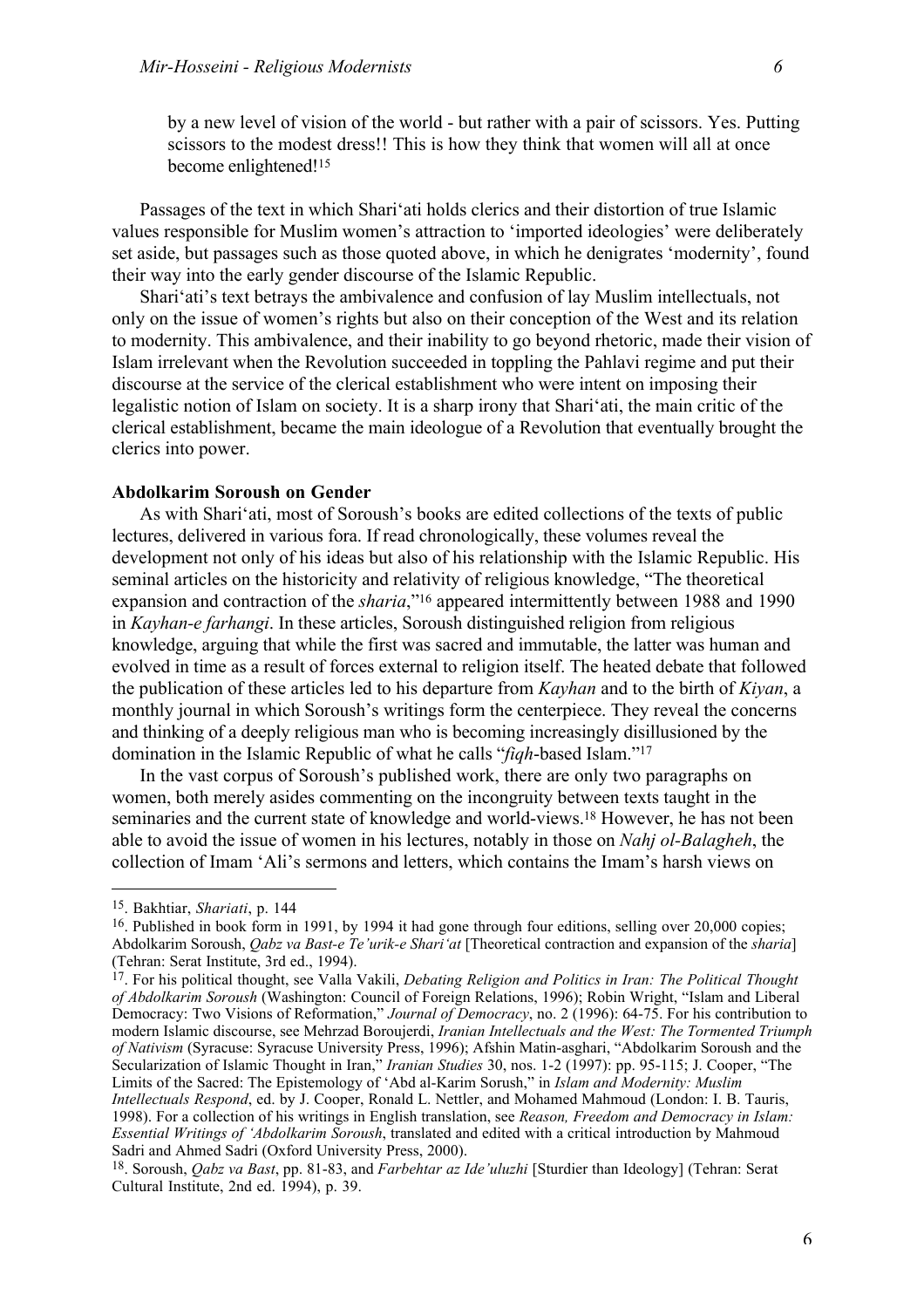$\overline{a}$ 

women. These lectures, recordings of which are in circulation, are revealing in many ways. In the first one, delivered in January 1989 at Tehran's Imam Sadeq mosque, Soroush uses the occasion of Women's Day to comment on Imam 'Ali's famous *hadith* that women have three deficiencies when compared to men. First, they are deficient in belief because they do not pray or fast during menses. Secondly, they are deficient in wisdom because the testimony of two women equals that of one man; and thirdly, they are deficient in material gain because their share of inheritance is half that of a man.

As Soroush recites and translates Imam Ali's *hadith*, women present in the mosque start to cry out in protest, only to be promptly silenced by a man, saying "this is the word of Imam. How can you object and not accept it?"<sup>19</sup> But the protests continue and only stop when Soroush asks to be allowed to finish his commentary and explain. His commentary betrays his ambivalence on the issue of women in Islam and also suggests that he was not prepared for such a reaction nor for a man to shout the women down. He intended to confine his discussion of women to one session, but the reaction persuaded him to continue the following week. He repeated and elaborated the content of the discussion in 'Isa Vazir Mosque in 1992, as part of an extended commentary on Imam Ali's letter to his son, known as "The Will". In the closing sentences the Imam tells his son not to consult women because their view is weak and their determination unstable, to keep women under the veil and to restrict their movements because strict veiling and seclusion keep them good, and so on.20 Again, Soroush had intended to devote only one session to the theme of women, but at his audience's request he continued the lecture for four more sessions. So far, neither of these lectures has appeared in print.<sup>21</sup>

Elsewhere, I have translated passages from Soroush's 1992 talk, and the text of my own interview with him in London in October 1996, when I was able to discuss the 1992 sessions with him.<sup>22</sup> Here I shall give selected passages, which reveal Soroush's gender perspective and his approach to sacred texts. As we shall see, they have several layers of meaning and contain contradictory discourses, which make it difficult to come to a single, simple reading of his views on gender. On the one hand, one cannot help but be impressed by Soroush's rational approach to the sacred texts, his willingness to see different sides to an argument, and his courage in opening up and speaking of taboo subjects in a mosque. On the other hand, when it comes to gender, his own reading and understanding of the sacred texts are not that different from those that inform the legal rules of *fiqh*. This is demonstrated in the extensive quote from his lecture below.

In an earlier discussion of *Nahj ol-Balagheh*, we said that it contains words which are uncongenial to women, and infringe cultural notions and democratic values that have come to fill human societies in the past two centuries. For this reason, words that once were acceptable, that no commentator found forbidding to interpret or to justify, are now problematic.

<sup>&</sup>lt;sup>19</sup>. I later asked Soroush who the man had been; he said he was sitting close by but he thought it was the first time he had come to the mosque. He had asked Soroush to talk to his son, who had a number of questions to ask, but he never came again.

<sup>20.</sup> *Nahj ol-Balagheh: Sermons, Letters of Imam Ali* (Qom: Ansariyan, 1981), pp. 434-35, Letter 31 (Will). 21. Earlier parts of his commentary on the Imam's Will have appeared in Abdolkarim Soroush, *Hekmat va*

*Ma'ishat* [Wisdom and Life] (Tehran: Serat Cultural Institute, vol. 1, 1995 and vol. 2, 1997); perhaps later volumes will include the texts of his lectures on women.

<sup>22.</sup> See Mir-Hosseini, *Islam and Gender*, pp. 222-37 for his 1992 lecture; and ibid., pp. 239-46, for a text of my interview with him. In 1995, *Zanan* gave me an abridged transcript of a text prepared earlier for publication as "The Perspective of the Past on Women," covering both Soroush's 1989 and 1992 talks; but it was never published.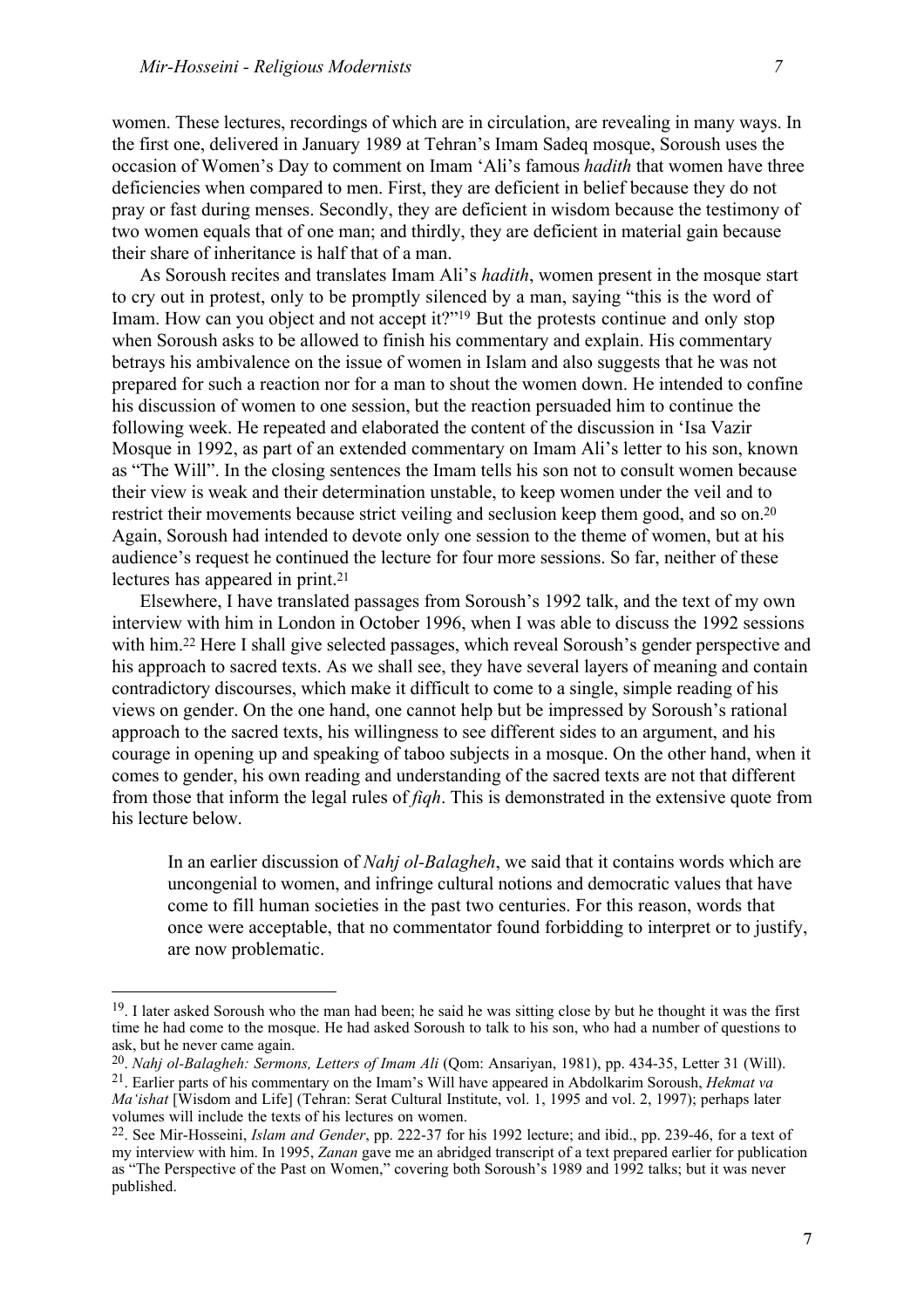They demand a new interpretation or a new defense. Our forebears had no qualms in either interpreting or defending such words. … As such a position for women wasn't contested, no one doubted these words … The *Nahj ol-Balagheh* contains two kinds of statements on women: those that are based on reasoning and those that are not. Taken at face value, both are offensive to women. Among the latter, for instance, is the Imam's address to the people of Basra after the Battle of the Camel. He says: "You were the army of a woman and in the command of a quadruped. When it grumbled you responded, and when it was wounded you fled away."23 Or: "Woman is evil, all in all; and the worst of it is that one cannot do without her."24 These statements contain no reasoning. But in other statements the Imam has reasoned. They include those famous ones, that women are deficient in belief, in reason, and in worldly gain, because they do not pray or fast during menses, the testimony of two women equals that of one man, and their share of inheritance is half that of a man … Put together, these statements suggest that seeking women's advice and involving them in the affairs of society should be avoided; that is, it's Muslim men's duty to keep their women secluded, to control them, and not to allow them a say. If we add *figh* rulings, the picture that emerges is even more devastating for women. There's no denying that in an Islamic society women are granted fewer rights and fewer opportunities than men.

… There have been several reactions to these *hadith* of the Imam and similar ones. These reactions are instructive, too. Specific justifications have been made; for instance, some of our clerics say that the Imam's comment on women's deficiencies was made after the Battle of the Camel and was due to the insidious role that Ayesha played in it. Such *hadith*, they argue, refer only to Ayesha or women like her. Some say the Imam uttered such words about women because he was upset and angry. Neither argument works. We must remember that reason derives its validity and universality from its own logic, not from what its user wishes to impose on it. That is, once we contend that a certain *hadith* of the Imam was influenced by anger or an event, then we have to admit the probability that other emotions and events influenced other *hadith*.

In that case, no *hadith* ever again can be used in the sense that they have been so far. Likewise, we can't say this *hadith* referred only to Ayesha. Its logic and content convey universality: it's not only Ayesha but all Muslim women who inherit half a man's share, and so on … But the explanation we gave [in 1989] about those *hadith* of the Imam that are based on reasoning was that, once a *hadith* is based on reasoning, then it must be approached through its own reasoning. In fact, the credibility of such a *hadith* is contingent on the force and validity of its reasoning, not on the authority of its utterer. This has been our method in dealing with all sacred texts. For instance, we read in the Qur'an: "If there had been in them any gods but Allah, they both certainly would have been in a state of disorder" [sura Anbia, verse 22]. This is a reasoning whose acceptance doesn't rest on its being the word of God but on its force and soundness, so that it can become a backbone for our thinking ...

One can take issue with the Imam's reasoning and say that, if women don't pray or don't fast at certain times [during menses], this isn't a token of deficiency in their faith. It's, in fact, the very proof of their faith, as His Prophet tells them not to pray at such times. Obeying His prohibitions is like obeying His commands. In God's eyes what matters is the spirit of an act, not its form  $\ldots$  As to women's deficiency in

<sup>23.</sup> *Nahj ol-Balagheh*, Sermon 13, p. 81.

<sup>24.</sup> Ibid., Saying 235, p. 539.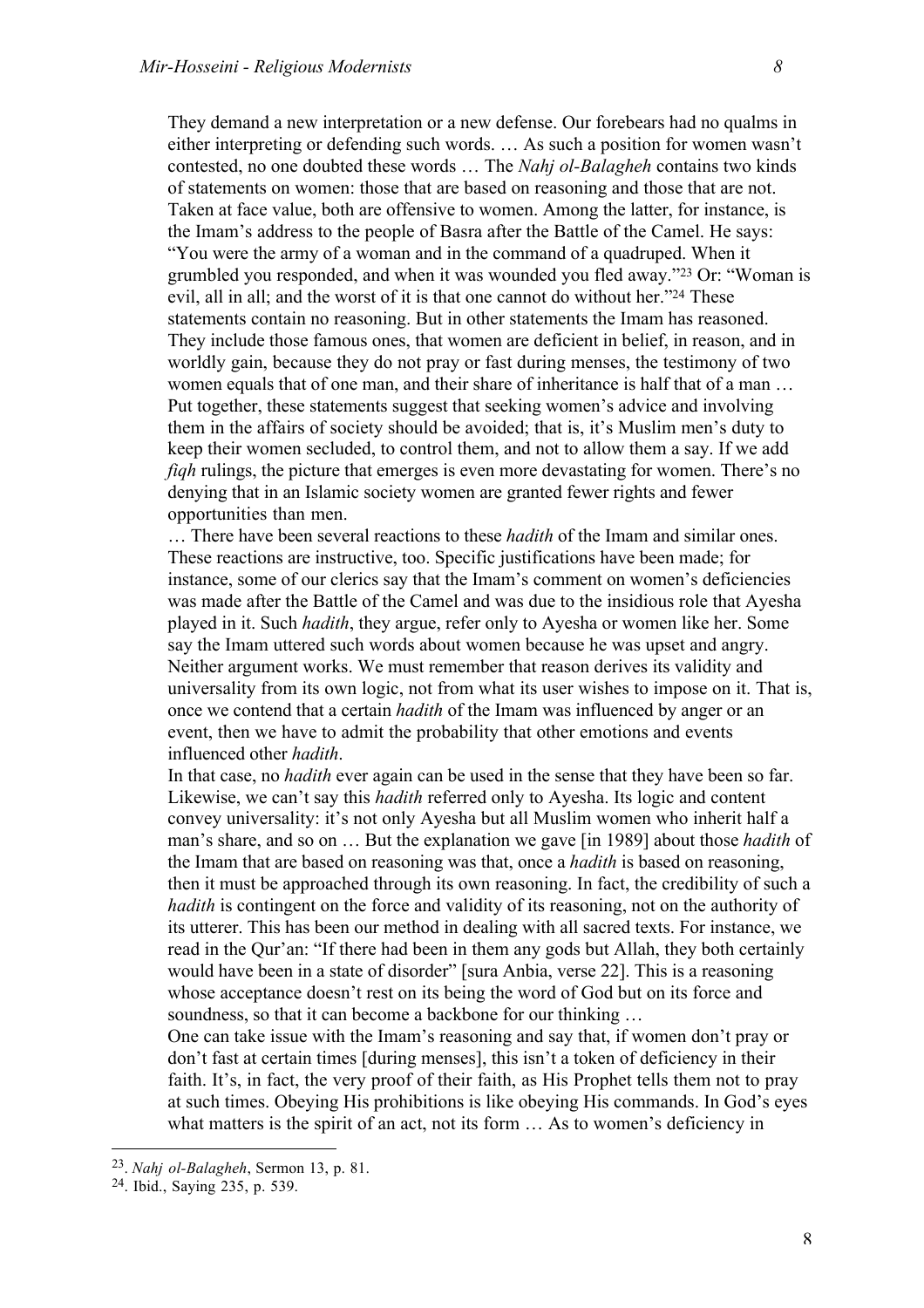material gain, it's true that their share in inheritance is less, but this isn't proof that they're less than men, and we can't conclude from it that women shouldn't be consulted or assigned certain social and political status. No logical connection can be made here. If they inherit less, it's because they are told so.

Such an approach might work, of course, with *hadith* based on reasoning. But what about the others that aren't? Our solution here is to say that these *hadith* are "pseudouniversal propositions" (as logicians have it); that is, they reveal the conditions of women of their time. In addition, since what an Imam or a sage says is in line with the society in which he lives, we need a reason to extend it to other epochs … Here we're faced with two jurisprudential principles and positions: one holds that *sharia* rulings, whether legal or ethical in nature, speak of societies of their time, and thus we need a reason for extending them to other societies or times; and the other argues the opposite, that we need a reason *not* to apply such *hadith* and rulings to all other societies and times. These two positions can't be reached from the words [of sacred texts] but only when we examine them from outside and apply our own reasoning to them.

… Anyway, these words exist in *Nahj ol-Balagheh*, and solutions must be sought for them. The search for solutions, as I said already, is decisive and can't be confined to words. If we challenge their authenticity, then our entire [corpus of] sacred sources will come into question. If we say they're pseudo-universal propositions, then not only women but men and many other rulings based on them will be affected. If we accept them as they are, then we must resolve the consequences of their incongruity with our present society. What we can say is that there's a kind of absolute neglect regarding such *hadith*. They aren't addressed seriously, so no serious solutions are found for them. This is because the hold of democratic values and notions of human rights is so strong that men and women don't allow themselves to think of contradicting them and prefer to keep silent in the face of incongruities. This isn't limited to our time, nor to religious knowledge, but [it's true of] all times and all branches of knowledge. It's also the case in science. A cultural view, a theory, sometimes takes such hold and captures minds and imaginations to such an extent that no one dares think otherwise. So, in every era, part of religious thought, views, or *hadith* is overshadowed and ignored, and another part is highlighted and welcomed. All we can say is that such issues must be left for history to resolve, in time. When our minds tell us not to think about this issue [women in sacred texts], then we can't hope to find a suitable solution. In the past, this and many other issues were so much in line with popular culture that there was no need for thinking. In our time such *hadith* have been dealt such devastating blows that no one finds it expedient to tackle them or to confront such a formidable torrent. The most we can do is to become familiar with the problem and its cause and leave the solution to time and later thinkers.

On this note, Soroush brings the session to an end. He has repeated essentially what he said in 1989 about the Imam's famous words on women's deficiencies, applying his theory of the "Expansion and Contraction of *Sharia*": descriptive, explanatory and normative, all at once. He argues both that understanding of sacred texts is time-bound and that the ulama's rulings are influenced by what he calls "extra-religious knowledge." Changes in knowledge render natural and Islamic matters that once were considered "unthinkable" and "non-Islamic." He despairs at the ulama's unwillingness to admit this at a theoretical level and to take consciously planned steps to revise their understanding in the light of current realities.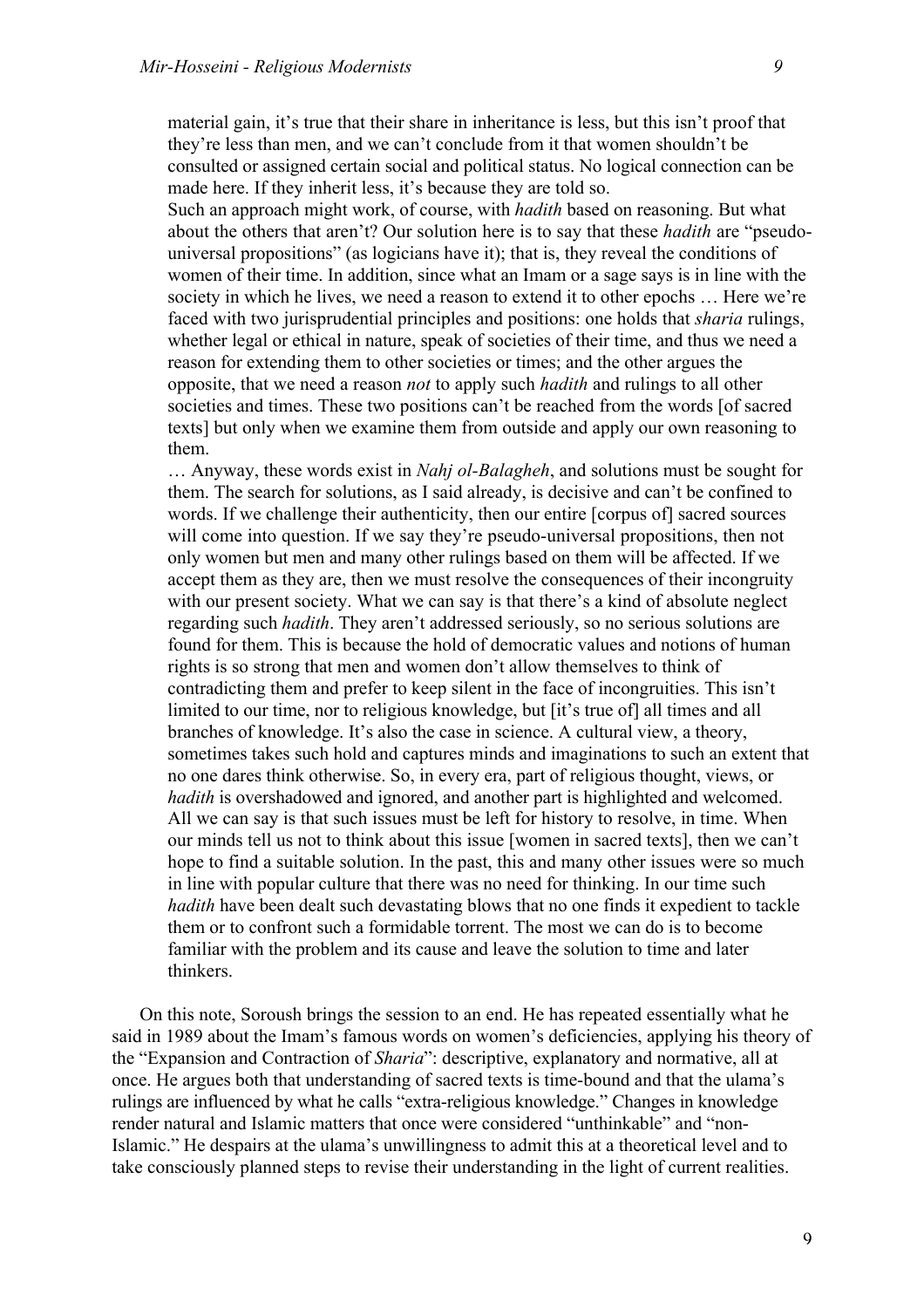Despite this heady stuff and fresh approach, Soroush, like Shariati, seems to avoid any discussion of women's legal rights in Islam. He continues the discussion on women for four more sessions, because "some friends, especially sisters, asked for more." He skirts around *fiqh* and moves instead into religious literature to shed light on the sources from which jurists derive their conceptions of women's rights. He frames his discussion in the context of changing conceptions of the human role and place in the universe and asks why there is such a focus on women's rights in Muslim societies. He demonstrates that there is nothing sacred in our understanding of the *sharia*, which is human and evolves in time and is filtered through our own cognitive universe.

… in our time certain views have emerged about mankind, women included. In our society in recent decades, these views have centered on women's legal rights. The problem facing our thinkers has been to explain to believing Muslim women why certain differences in rights between women and men exist in Islamic thought. Confronted with the notion of gender equality, they try either to explain these differences away or to argue that Islam upholds sexual equality but rejects similarity in rights. Some have argued for differences, not in rights but in the duties of each sex, stemming from the differing abilities of each sex and the natural division of labor. Others have tried to explain by connecting differences in rights to physical, psychological and spiritual differences between the sexes …

The nub of the matter is that it's assumed that equality between men and women—which women demand in our time in various parts of the world—means equality in legal rights. Here I want to explain the exact meaning of this [notion of] equality between men and women in the sense that some now are seeking and then see whether the common understanding of women's rights and duties in Islam admits such a notion of equality; and how most of our ulama, thinkers and jurists have conceptualized women and their status and the basis for their views. I stress, it's not for me to judge but only to offer a historical report of understandings that have existed to date. Nor do I claim that the door of understanding is closed, that no other understanding will emerge on this issue. Nevertheless, what has existed so far must be recognized and known.

We can have two views, both of which are rooted in our conception of women's purpose in creation … In a nutshell, one holds that woman is created for man: her whole being, disposition, personality, and perfection depend on union with man. The other view denies such a relationship and holds that a woman has her own purpose in creation, her own route to perfection … The first view—that woman is created *of* and *for* [man]—sums up past perspectives, including those of Muslims. Both qualifiers [of and for] are important.

In poetic and mystical language, Soroush discusses at some length what these qualifiers entail, how they create asymmetry in rights and shape relations between the sexes. A woman is created to mediate man's perfection, to prepare him to fulfil his duty, to enable him to manifest his manhood, to make him worthy of God's call. This is the essence of womanhood, and that is why she attains perfection through union with a man. But for a man, union with a woman is not the end but only the beginning of his path to perfection. Soroush opens two caveats: to say that woman is created of and for man does not mean she is created for, or to be at the mercy of, man's whim. To say that woman's perfection rests on union with man does not necessarily imply marriage, although formation of a family is one manifestation of such connection and an arena for complementarity and mutual perfection. On the second view,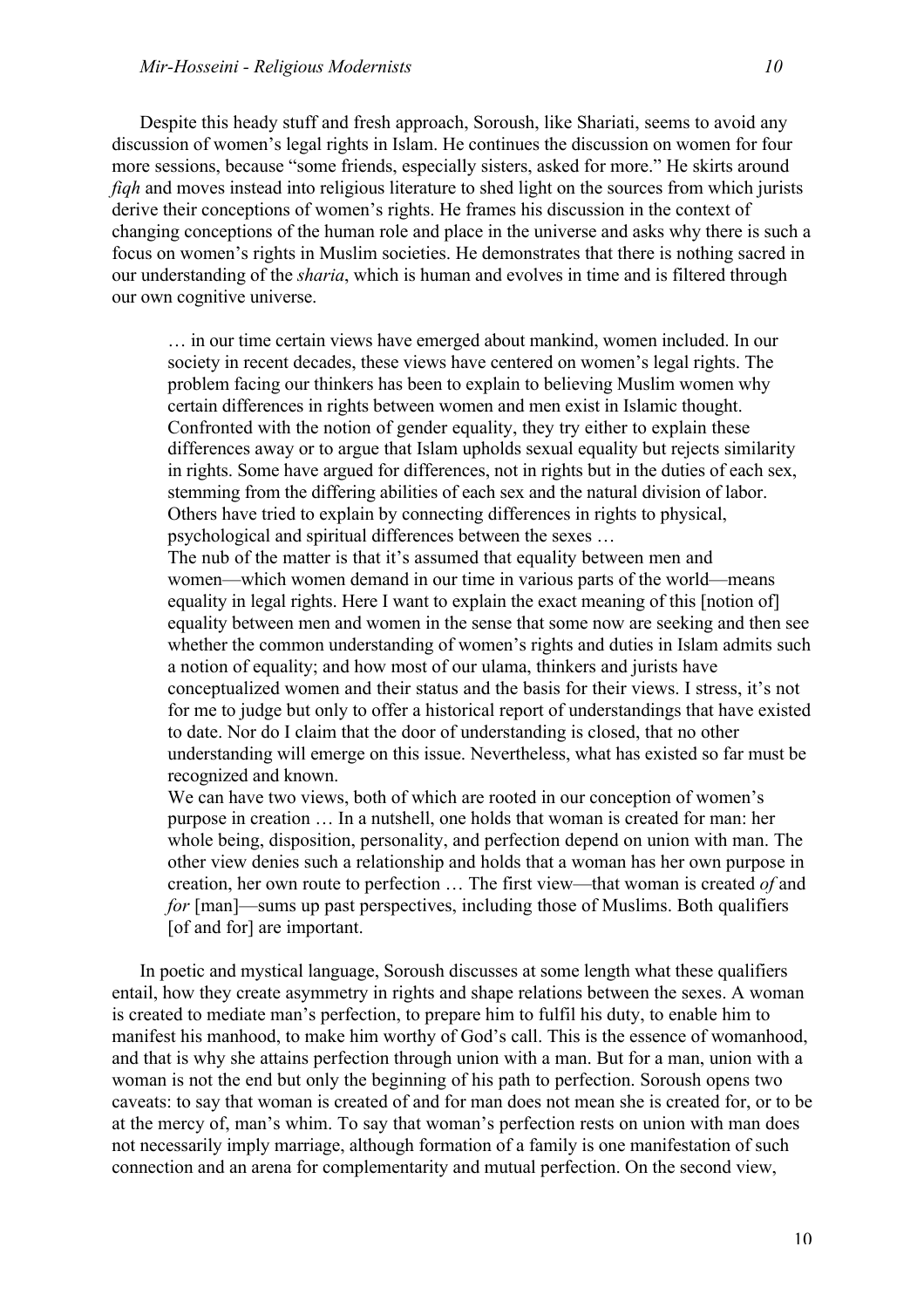[The] second view, demanding equality between the sexes, says nothing more than that woman is not created *of* and *for* man. This philosophical and existentialist conception, of course, defines the scope of women's legal rights, shapes their status and the relations between the sexes, and so on. Here I don't want to discuss the implications of such a conception for women in the sphere of gender relations, nor shall I enter philosophical and legal discussions. These are to be found in the works of the late Motahhari and other thinkers such as Allameh Tabataba'i. Perhaps what can be said in defense of difference and non-similarity [of gender rights] has been said in these works, and I don't intend to add anything here. Nevertheless, I will make one point. One of those who judiciously understood yet denied [the implications of the two views] was Ayatollah Motahhari. In his book, *Women's Rights in Islam*, he clearly states that in the Islamic view woman isn't created for man. But I should say that this is not the general presumption of our ulama.

An understanding of equality between man and woman won't be possible unless we understand the basis correctly and know contemporary men's and women's understanding of it. This is the formulation of the problem, the two claims that confront each other …

Having identified the core contradiction in the gender discourses of contemporary Muslim thinkers, such as Motahhari, Soroush delves into religious literature to show the kinds of theories and master narratives on which they are based. He observes that, although no Muslim thinker has said explicitly "woman is of and for man," they all subscribe to the thesis. He offers three kinds of evidence for this; first, that religious sources are male orientated: whatever their genre, they solely or primarily address men, even when they deal with apparently genderless themes, such as rules for praying, or ethical issues such as lying or cheating. In this, Soroush says, scholars have followed the example of the Qur'an, which most often addresses men. For instance, many of the blessings promised in paradise, such as blackeyed perpetual virgins, appeal only to men.

The second kind of evidence is the way religious literature describes marriage. Here again, men are treated as the main beneficiaries, even though marriage is by definition a joint affair. He examines legal and ethical sources to list the kinds of benefit Muslim scholars identify in marriage, ranging from immunity from Satan's temptations to achieving the peace of mind that enables men to prepare for greater duties in life, such as gaining knowledge and serving God. He also relates a *hadith* of the Prophet that says: "Women are among Satan's army and one of its greatest aids." And retells a story from Rumi's *Mathnavi* about how Satan rejoiced after God created woman: "Now I have the ultimate weapon for tempting mankind," meaning, of course, men.

Similar is the sort of advice given to men on how to respect women's rights and pay them their dues. Soroush reads a passage from Feiz Kashani's *al-Mohajjat ol-Beiza* [The Bright Way], a book on ethics and morals. Feiz, a 16th-century Shi'i scholar, defines marriage as a kind of enslavement, and a wife as a kind of slave, advising men: "Now that you have captured this being, you must have mercy on her, cherish and respect her, etc." Soroush points out that it was in the light of such a conception of marriage and women's status that scholars read and understood the *hadith*, and he shows the internal flaw in such understandings. He recites *hadith* attributed to Shi'i Imams, telling men not to teach women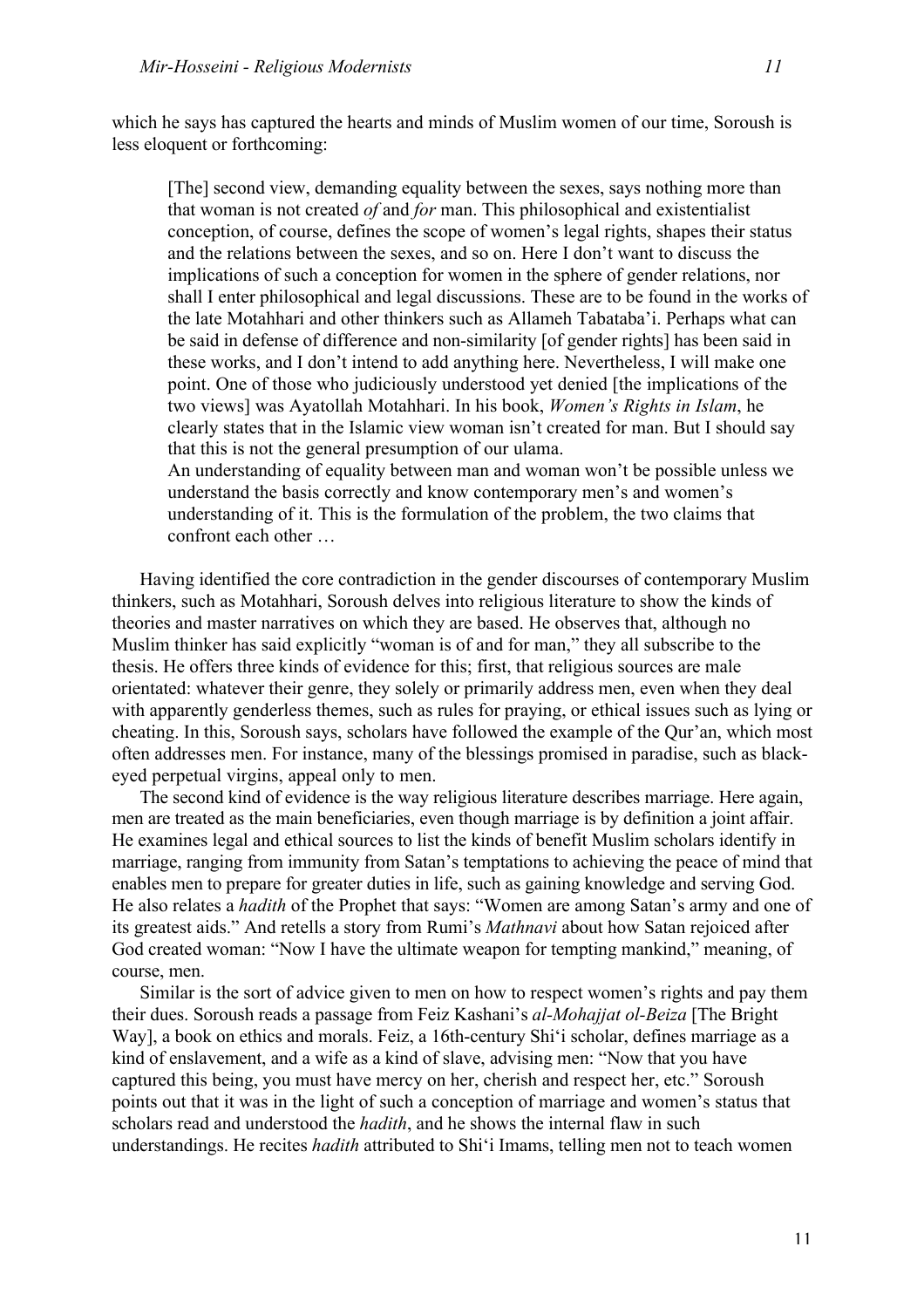The point is not what the real meaning of these *hadith* is, nor whether they are authentic. The point is, what meanings have been attributed to them [by] our religious scholars [who] have taken them seriously. My point is phenomenological, not theological. I don't judge, I simply say that in Islamic culture and history they've been taken seriously, and religious scholars have based their views on them …

Soroush's final argument, about the absolute hold of the "woman is for man" thesis, is from mystical and philosophical literature. He cites two contrasting passages, one from the celebrated Sufi Ibn 'Arabi (d. 1240), the other from the philosopher Molla Hadi "Hakim" Sabzevari (d. 1878), and argues that they reveal the same conception of women, although expressed in two different idioms. Inspired by a *hadith* about the creation of Eve from Adam's rib, Ibn 'Arabi says that, like a rib, woman has the inborn ability to bend in her love without breaking: she is the symbol of divine love and mercy, created from "affection," and love toward man is implanted in her essence. Thus, woman's role and destiny is to bend in love; in so doing she joins man and makes him whole again. Man's love for woman, on the other hand, is like the love of the whole for a part; looked at this way, man's love for woman does not infringe his love for God. Compare this, Soroush tells his audience, with Hakim Sabzevari's view that women are in essence animals; God gave them human faces so that men will be inclined to marry.

Soroush concludes his excursion into religious literature with three further points.

 First, in the sphere of women's rights we cannot think and talk only in *fiqh* categories of forbidden and permitted acts; we also must think in terms of interpreting religious texts, of man's and woman's purposes in creation, of traditions and social customs. Secondly, if Muslim scholars defined women's status in a way we find unacceptable today, it is not because they wanted to humiliate women or undermine their status, but because that is how they understood and interpreted the religious texts. Women in the past accepted their status not because they were stupid or oppressed but because they had no problems with such understanding and interpretation. In the past two centuries, however, the myths and theories that made such understandings acceptable to men and women have been challenged by scientific theories, including evolution. Changes in our worldview also have made women's legal rights an issue in Islam. Finally, the problem cannot be resolved by providing new justifications to defend an outmoded world view, hoping women will be lured back into accepting them; after all, acceptance is a matter of belief rather than reasoning. What we can do is try to understand the basis for, and the implications of, old and new views on women …

In the remaining three sessions, Soroush is more discursive in style. He pursues neither a central argument nor a sustained critique of old readings of the sacred texts but tries instead to provide the basis for debate and a new positioning. This he makes clear at the outset. In his summary of the previous discussion, Soroush repeats his criticism of current understandings of the sacred texts, voices his skepticism of the new view, which he sees as seeking to "put women in men's place", then continues:

The old view has passed its test, and religious societies that lived by its rules have revealed what they entail for men, women and the family. On the other hand, societies that have opted for the new view, putting women in men's place, also have shown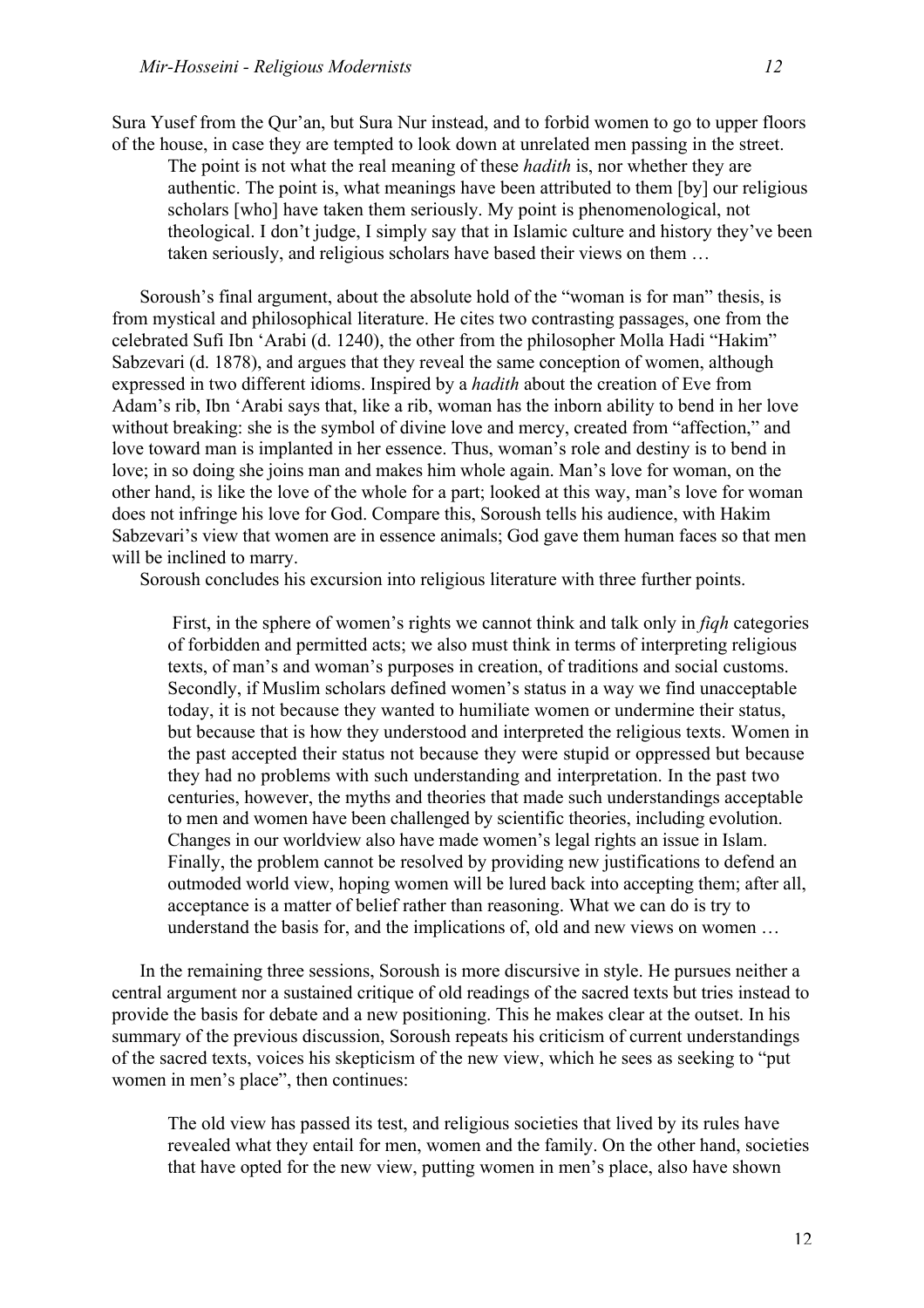their hand. In both camps, many now feel the need for revision. But since these views aren't philosophically neutral, revision is always slow and painful. They're tied up with a mass of baggage, and it's impossible to remain impartial when dealing with them …

Until very recently in the West too, men have been the main theorists on women's nature and role in creation and society. This must make us cautious. When women replace them, they too are tied to their own baggage, however different. This is one of those rare cases where the door of judgement is closed to us, as both science and reason can be influenced by our emotions. You can't apply cold reason to an issue in which your entire being is immersed. There can be no guarantee that mistakes made in previous centuries won't be repeated. I say all this to affirm that we must rely here on Revelation and seek guidance in the words of religious leaders and those pious ones who are free of such baggage. The path of human reason here passes through the path of divine Revelation; if we explore and invest in this path, perhaps we'll obtain worthwhile results.

Having set the tone and the theme, Soroush returns to the closing sentences of Imam 'Ali's letter to his son25 and relates them to the concepts of *hejab*, sexual honor and jealousy [*gheirat*], and worth [*keramat*]. On *hejab* he is brief, confining himself to two points: that its form and limits always have been bound up with culture and politics; and that what God permits, man should not forbid. To drive both home, he relates what Motahhari told him about how he began research for his book on *hejab*. Motahhari said he was afraid to enter a minefield of divergent opinions, but, as his research progressed, he found an astonishing degree of consensus among Shi'i and Sunni jurists: all, except one Sunni, held that women's hands and faces need not be covered. He also found that all *fatva*s recommending stricter covering were issued after Reza Shah Pahlavi had begun his unveiling campaign in the 1930s.

On the second concept, jealousy [*gheirat*], Soroush is more explicit. He first defines jealousy as "preventing another sharing what one has" and distinguishes it from envy [hesadat], which he defines as "wanting what belongs to another." The first is a positive ethical value that is extra-religious and should be encouraged, he argues, but the second is negative and should be controlled. He refers to another *hadith* of Imam 'Ali: "the jealousy of a woman is heresy [*kofr*], while the jealousy of a man is part of belief,"26 and tries to shed light on what heresy can mean in this context. It has an ethical rather than religious connotation, arising from the asymmetry inherent in the way the sexes relate to each other. Women are entrusted to men, they become not only part of men but part of their honor. He then moves the discussion to love, and weaves his own narrative into a rich body of mystical concepts and poems to make a case for love.

He first observes that, although love is the main theme in Persian literature, yet one is never sure whether the writer is talking about divine or earthly love. He talks about the role of earthly love in the lives of poets such as Ibn 'Arabi and Hafez and recites poems in which they state their love. He relates the story about Ibn 'Arabi falling in love with a learned and

<sup>25.</sup> Ibid., pp. 434-35, Letter 31 (Will), which reads: "Cover their eyes by keeping them under veils because strictness of veiling keeps them [good]. Their coming out is not worse than your allowing an unreliable man to visit them. If you can manage that they should not know anyone other than [you], do so. Do not allow a woman [to decide] matters other than those about herself because a woman is a flower, not an administrator. Do not pay her regard beyond herself. Do not encourage her to intercede for others. Do not show suspicion out of place because this leads a correct woman to evil and a chaste woman to deflection."

<sup>26.</sup> Ibid., Saying 123, p. 515.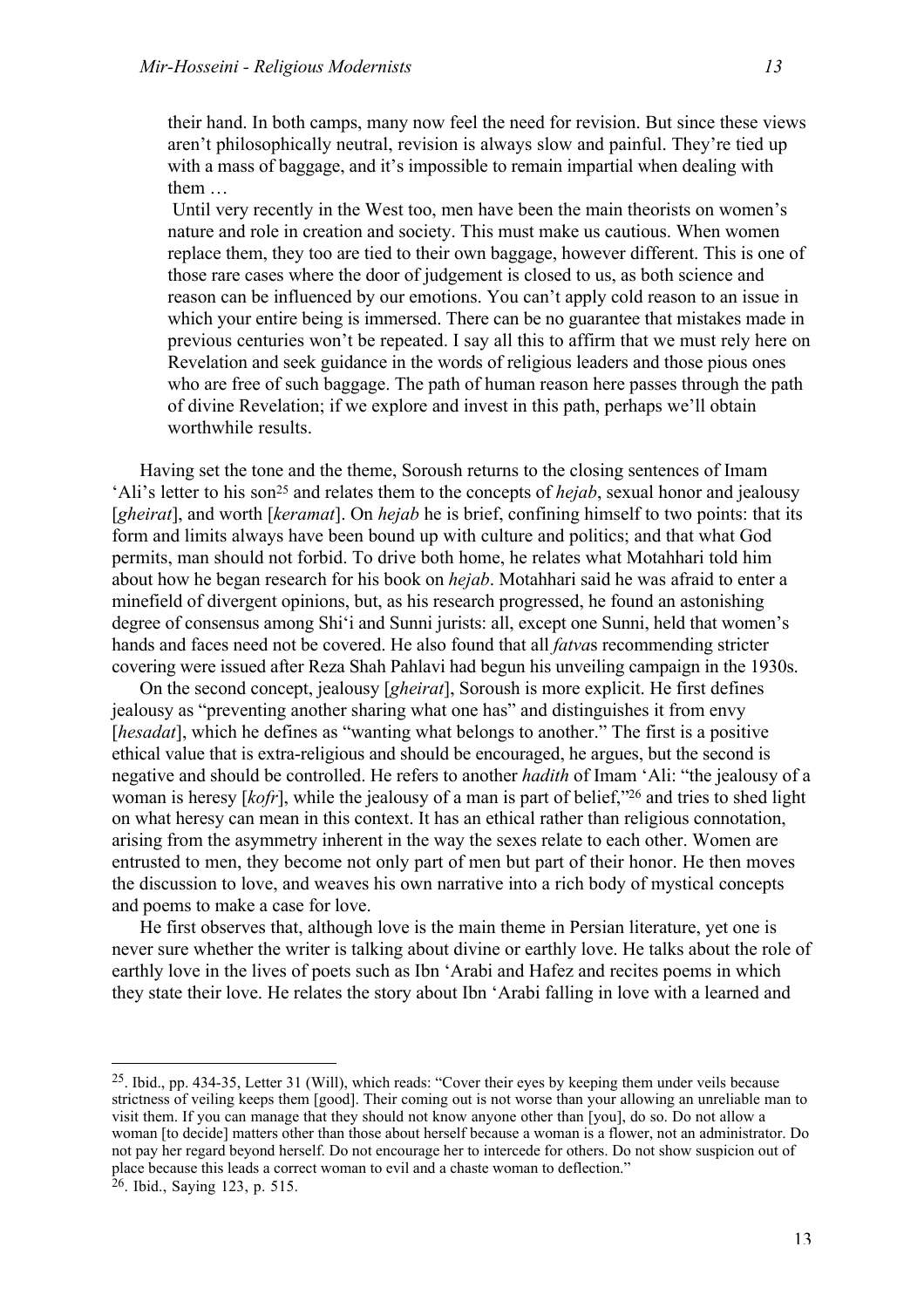$\overline{a}$ 

beautiful Esfahani woman in Mecca and her influence on his mystical development.27 Love still dominates our poetry and occupies our poets' minds, he says, but its manifestations are no longer pure and spiritual. In the past the poet was part of a closed world defined by religious values: "even if the poet chose to fix his gaze on the earth, the sky above him cast its shadow on his world."

Soroush then presents a broad review of love in the history of Islamic thought. On the one hand are the moralists who denounce love and tolerate no mention of it; on the other hand are those who recognize its blessing and power and resist denouncing it in the name of religion. Mystics argue that earthly love is a passage to divine love, a metaphor leading us to the Truth; but this is also an attempt to theorize a successful experience. The force of their argument is such that even philosophers have to contemplate love, although some reduce it to the sex drive.28 Those who readily issue *fatva*s dividing love into *halal* and *haram* not only mistake lust for love but also forget that love, as Sufis argue, is involuntary; it is in its nature to undermine the will, and thus it is not a matter on which there can be a *fiqh* ruling. Instead of condemning it, our thinkers should contemplate love—whether earthly or divine—and propagate it. We must not let love be treated as a disease, something which defiles. It is healing and purifying, and it can cure both individuals and societies of many afflictions and excesses. *Fiqh*, more oriented to piety than love, must approach mysticism, which is more inclined to love than piety. Then they can overcome the duality, the rupture, in our cultural history and moderate the excesses of both.29 Concluding his review, Soroush returns to *gheirat*:

Thus, man's jealousy toward women isn't only about honor but also is about love. It's said that women are the repository for love and men the repository for wisdom; we can put this better and say that women are objects of love, but men are not. If we accept that great loves have led to great acts in history, then we must admit that women have played a great role, and it's unwise for women to try to be men; they can't, they can only forfeit their womanhood. This is to negate one's blessing. It does [neither sex] any good if someone—or a group—doesn't appreciate his/her worth and place and also if others try to dislodge him/her from his/her place.

In the final session Soroush concludes his commentary on Imam 'Ali's words about women with a discussion of *keramat*, which he glosses as "the limit, the purpose, the proper place of each being." He approaches the concept from a philosophical angle, placing it in the context of the two competing worldviews discussed earlier. The first, to which the Imam's words belong, accepts the world and its order as designed by the Creator and has no dispute with the place assigned to His creation. The second, which makes the Imam's words difficult to digest, sees the world and its order as accidental and wants to define the role of creation. The first view (that of Islamic thinkers) sees women as created for men and the roles of the sexes as non-interchangeable. In the second (that of modern times), women aspire to men's place in the order of things. Soroush embarks on a long discussion, examining the pros and

<sup>27.</sup> On his return from Mecca (in 1214), Ibn 'Arabi wrote a small collection of love-poems, celebrating their mutual friendship and her beauty and learning, but a year later he found it advisable to write a commentary on these poems, explaining them in a mystical sense. See R. A. Nicholson, *The Tarjuman al-Ashwaq (Interpreter of Desires): A Collection of Mystical Odes by Muhyi'ddin Ibn al-Arabi* (London: Theosophical Publication House, 1911), p. 8.

<sup>28.</sup> He refers to Molla Sadra's *Asfar*, which has a chapter on love, and to Molla Hadi Sabzevari, who defines love as sexual gratification.

<sup>29.</sup> In 1998, in a series of lectures, "Dinshenasi-ye Hafez" [Hafez's religious epistemology], Soroush developed and expanded on this theme and related it to forms of governance and civil society.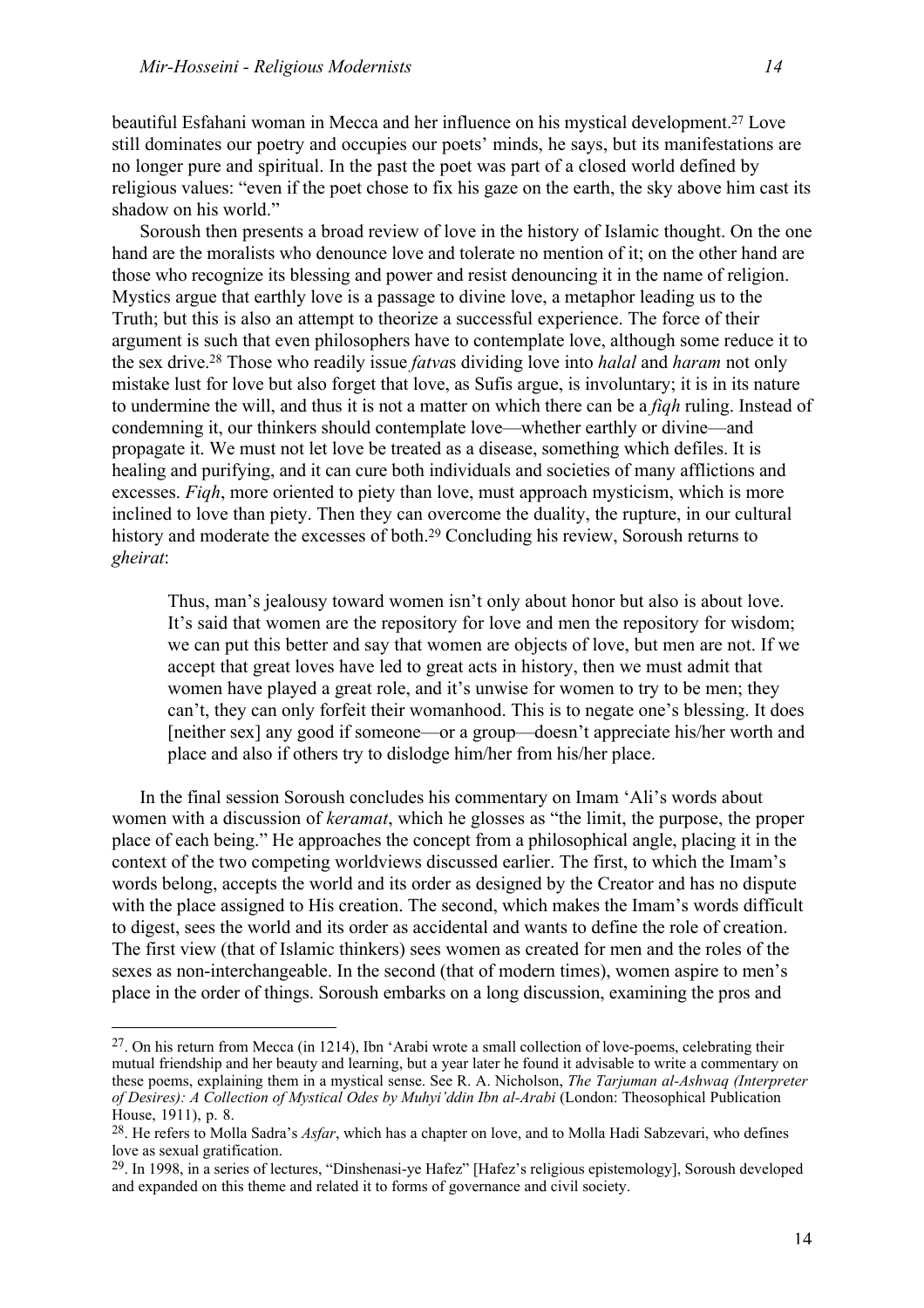cons of each of these worldviews. Critical of both, but not totally rejecting either, he resorts to the Qur'an to shed light on women's place in the divine order of life. As he continues, it becomes clear that his own understanding of the Qur'anic position is in line with that of the same Islamic thinkers whose texts he earlier analyzed critically. He recites and elaborates on a Qur'anic verse: "And one of His signs is that He created mates for you from yourselves that you may find rest in them, and He put between you love and compassion; most surely there are signs in this for a people who reflect" (Sura al-Rum, verse 21).

The most important role for women, as understood from this verse and as recognized by most of our ulama, is to restore to man the peace he has lost, to correct the imbalance that prevents him from fulfilling his role. This is the role assigned to woman; this is the status bestowed on her by creation. You, of course, can disagree and believe that woman is malleable and can assume whatever role she is given, and man likewise; who says woman should be confined to this role? She can have better roles in society … Fine, this is a theory that some maintain today. But as I said, what we find at the root of Islamic thought is that men's and women's roles are assigned, defined, and not interchangeable. In this view, woman fulfils her role in society through man, that is, she restores to men, the main actors in society, their lost balance and peace.

If we accept this as a proper understanding of religious texts, then, when the Imam says: "Don't allow a woman matters other than those about herself, because a woman is a flower, not an administrator," he means that [gender] roles in society are not changeable. Those who say otherwise are those who say we [are the ones who] define roles, that people can be prepared for roles through socialization, education, etc.

Typical to his style, Soroush now poses a question and a counter-argument that subvert the claims of conventional understandings.

But if we accept the view that [gender] roles are defined and their limits set, we face the question: What are these limits? Who says these limits have been correctly defined? How do we know the roles men and women have played so far are the male and female roles they should have played? This is an important question. In theory, we might accept that man should remain man, and woman should remain woman, but who has defined what men should do, and what women should do? We have three sources to consult: religion, science, and history.

To find the answer, Soroush invites his audience to consult each of these sources, telling them to focus on history, which he sees as natural, as reflecting human nature, in which men and women have shown their characteristics.

I know you'll object that women weren't allowed to find their own status. But this objection isn't valid, whether in this case or in others. We must ask why and how men succeeded … We can look at history from an ethical angle and reach certain conclusions, but if we suspend ethical judgment and look at history in terms of possibilities, we'll reach different ones. I suggest that, if women occupied a position we now see as oppressed, then they saw this as their proper place in life; they didn't see themselves as oppressed and didn't ask for more, as they saw their *keramat*, their worth, as being women, not as being like men. We can't impose our own values on the past, and assume that what now we consider to be injustice, or essential rights, were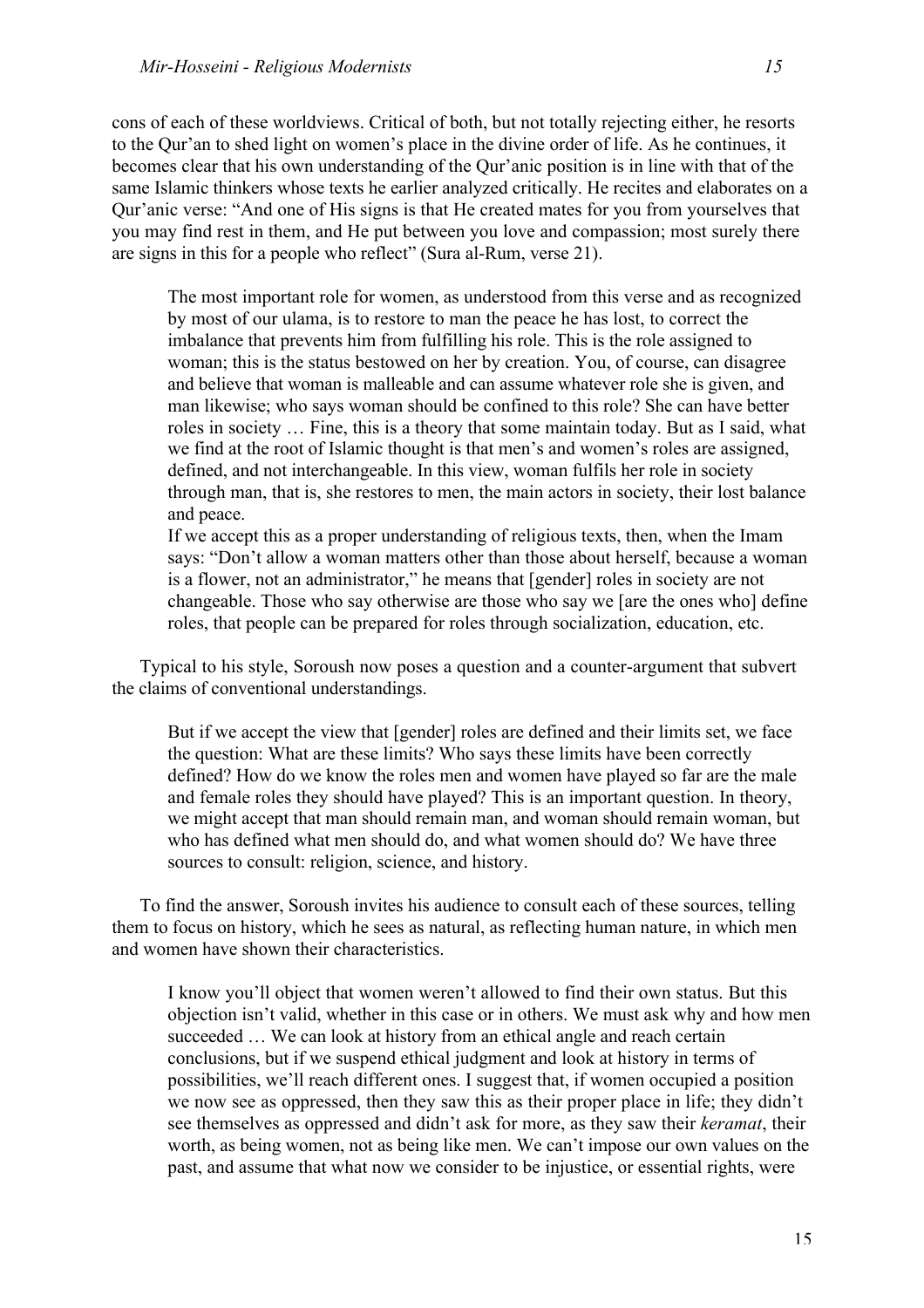valid then; that's the worst kind of historiography. I suppose we're at the start of a new epoch. In fact, it began almost two centuries ago, with the rise of protesters, who see themselves as making and designing their own world. It remains to be seen how.

Although science, the second source, Soroush argues, can tell us more about the characteristics of each sex, it cannot give us the final answer. Religion, whose answer he has been exploring in these lectures, is no longer consulted, since:

Men and women of this age, whether religious or not, now inhabit a world where they give an absolute value to expressing dissatisfaction and protesting against their lot. They're not prepared to hear the clear answer of religion, nor does any one tell them. So we must only wait for the third source, history, to make our places clear to us. It's only then that humans can hear and understand the delight of surrender to God's will.

With this, Soroush's discussion of women and gender roles ends. His position and approach to gender issues are exactly the same as those taken by Shari'ati thirty years before. That is to say, both of them are critical not just of traditional understandings of women's status in Islam but also of feminist advocates of equal rights, yet both refuse to enter the realm of *fiqh*, and thus they avoid the issue of gender inequality. But Soroush differs from Shariati in that his conception of Islam and his approach to sacred texts have the potential to open space for a radical rethinking of gender relations, among other issues. By reintroducing the element of rationality, Soroush enables his audience to be critical without compromising their faith, to re-examine hallowed concepts, and to ask new questions of sacred texts. No doubt, it is this rationality that has enabled the women at *Zanan* to frame their feminist demands within an Islamic framework. And it is in response to challenges implicit in Soroush's ideas that establishment clerics are having to admit that their understanding of the *sharia* is subject to change and that they must find new arguments in *fiqh*.

#### **Conclusion**

Let us return to the question whether the religious discourse on gender has moved since the Revolution. For the clerical establishment now in power, the "woman question" is no longer a taboo subject but instead a "problem" for which a religious solution must be sought. In this respect, the clergy has come a long way since the early 1970s, when Motahhari's book on *hejab* was received so harshly by his seminary colleagues. However, the case is different with the male lay intellectuals, who have remained silent, at least in print; any meaningful discussion would inevitably take them into the domain of *fiqh*, which they are avoiding at this stage. They have so internalized the code of gender segregation, which informs and regulates gender relations as constructed by *fiqh*, that they even have left thinking on the issue to their female counterparts in *Zanan*. Their fear of losing legitimacy in the eyes of the clerical establishment is so strong that they are not prepared to take the risk and break their silence, although they have done so on other taboo subjects, even crossing the red line, for instance, in discussions of *velayat-e faqih*.

In 1998, *Zanan* printed a series of roundtable discussions on women's issues, in which secular and religious intellectuals—male and female—debated the main problems facing women. Two male "new religious thinkers" voiced revealing opinions. 'Abbas 'Abdi, for example, argued that there is no serious gender discrimination in law and that voicing feminist demands would not serve women's interests because such demands could be appropriated by conservatives. 'Ali Reza 'Alavi-Tabar dismissed feminism as an ideology that aims to put women at the top, and instead he argued for equality of opportunity, pointing out that we